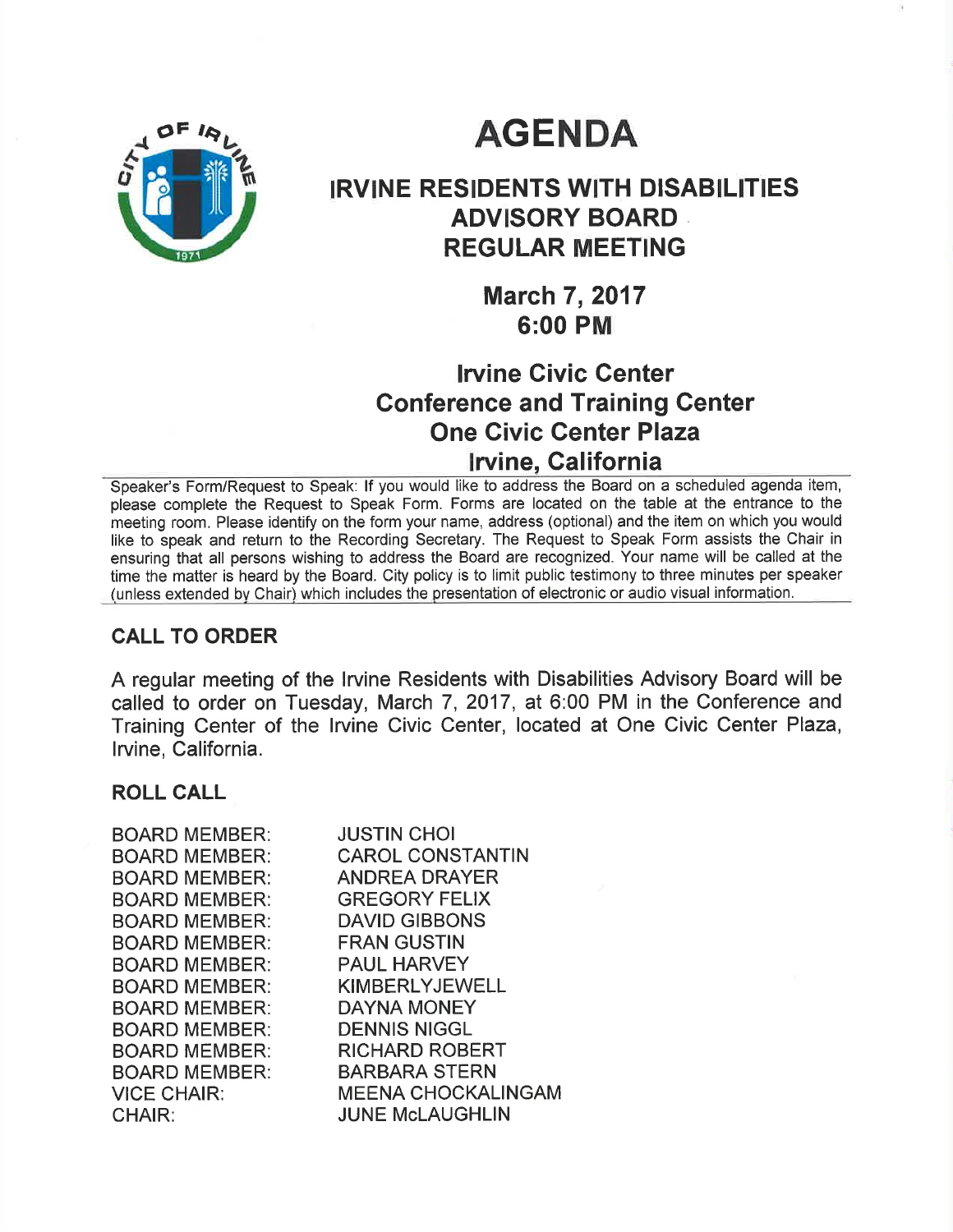### INTRODUCTIONS

### PRESENTATIONS

Irvine Public Safety: First Responders - Officer Mat Aragon

### ANNOUNCEMENTS/COMMITTEE REPORTS/BOARD REPORTS

Announcements are for the purpose of presenting brief comments or reports, are subject California Government Code Section 54954.2 of the Brown Act and are limited to 15 minutes per meeting.

### Announcements/Reports

- <sup>1</sup>. Staff Announcements/Reports
	- Disability Services Program Update
- 2. Board Member Announcements/Reports

#### **Committee Announcements/Reports**

- 3. Community Awards Program Nominations
	- Recommended Updates to Program Criteria

### ADDITIONS AND DELETIONS TO THE AGENDA

Additions to the agenda are limited by California Government Code Section 54954.2 of the Brown Act and for those items that arise after the posting of the Agenda and must be acted upon prior to the next Board meeting

### PUBLIC COMMENTS

Any member of the public may address the Board on items within the Board's subject matter jurisdiction but which are not listed on the Agenda during PUBLIC COMMENTS. However, no action may be taken on matters that are not part of the posted agenda. PUBLIC COMMENTS are scheduled for 30 minutes and are limited to 3 minutes per person. lf you wish to speak, please complete a Speaker's Form and submit it to the Recording Secretary.

### BOARD BUSINESS

### 1. APPROVAL OF IRVINE RESIDENTS WITH DISABILITIES ADVISORY BOARD MINUTES

AGTION: Approve minutes of the lrvine Residents with Disabilities Advisory Board regular meeting held February 7, 2017.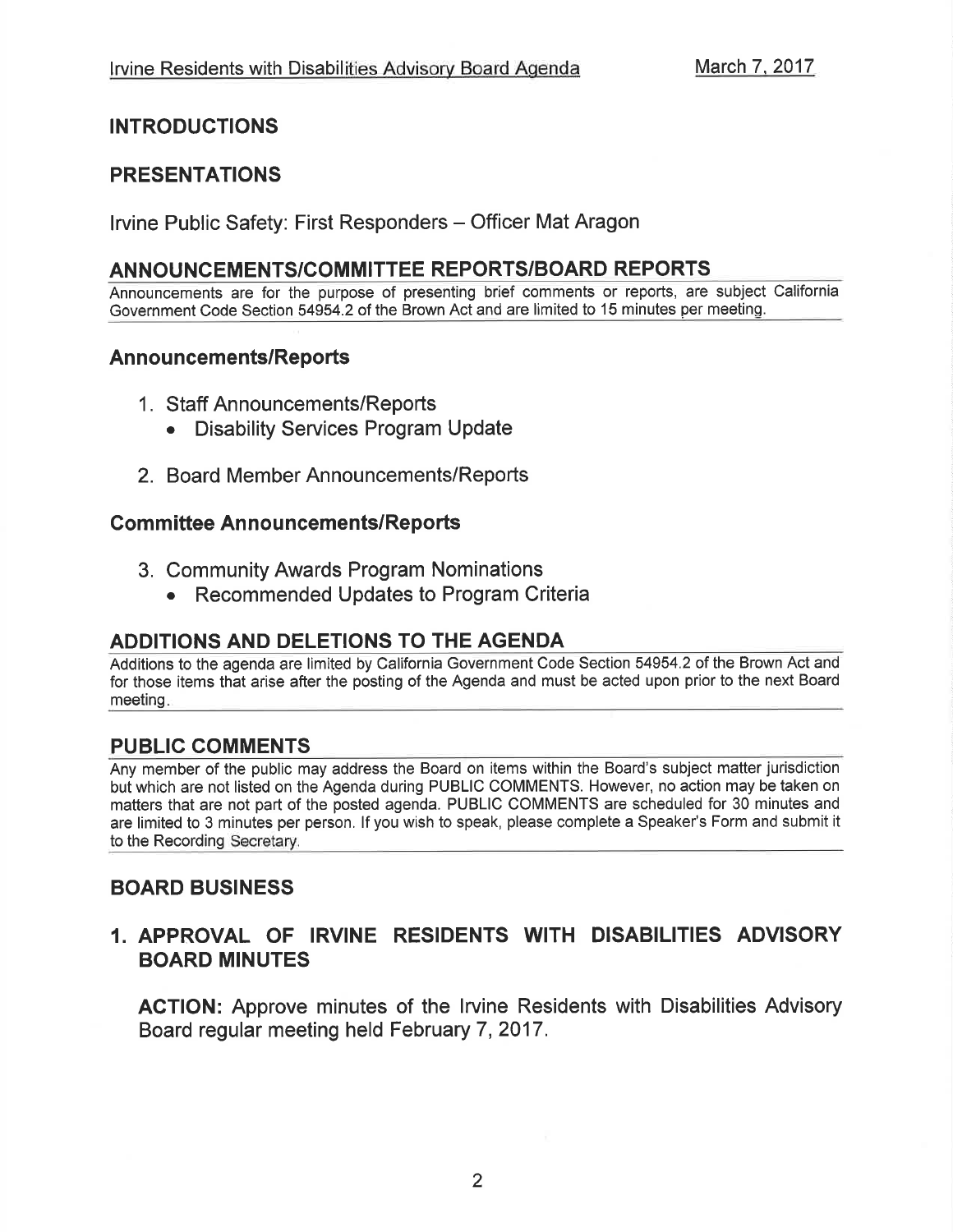#### BOARD DISGUSSION

Disability Services Needs Assessment Update - Community Services Supervisor Susie Blanco o

ADJOURNMENT to an lrvine Residents with Disabilities Advisory Board regular meeting, Tuesday, April 4, 2017, 6:00 PM Irvine Civic Center, in the Conference and Training Center, located at One Civic Center Plaza, Irvine, California.